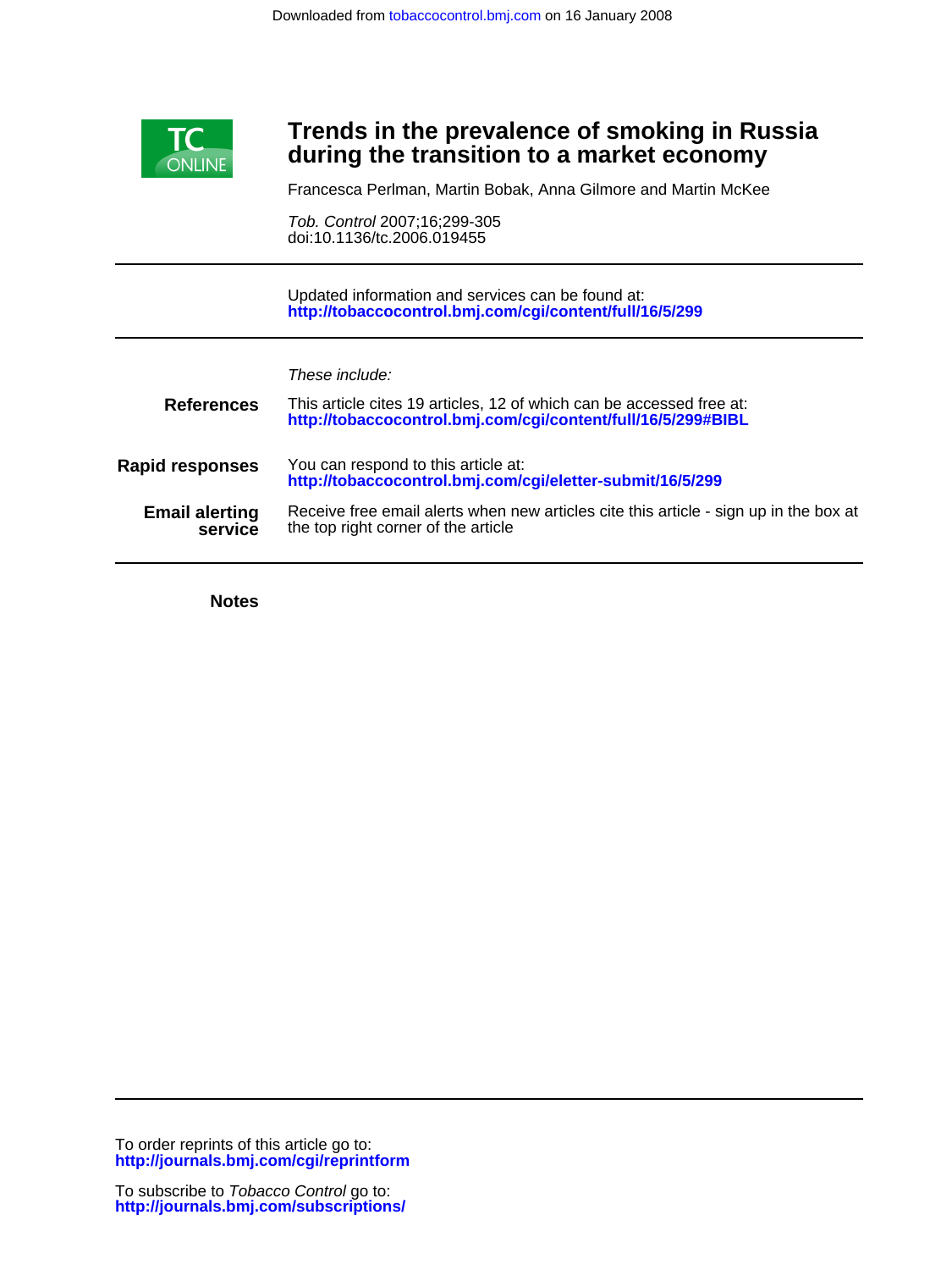# RESEARCH PAPER

# Trends in the prevalence of smoking in Russia during the transition to a market economy

Francesca Perlman, Martin Bobak, Anna Gilmore, Martin McKee

............................................................... ............................................................... .....

Tobacco Control 2007;16:299–305. doi: 10.1136/tc.2006.019455

Background: Changes in smoking, particularly an increase in women, were predicted to follow the aggressive campaigns of multinational tobacco companies in transitional Russia. However, such changes have not yet been demonstrated unequivocally.

Objective: To examine smoking trends by gender, education and area of residence.

Methods: Data from 10 rounds of the Russia Longitudinal Monitoring Survey (1992–2003), consisting of more than 3000 men and 4000 women in each round, were used. The mean reported ages of first smoking in current smokers were compared between 10-year birth cohorts.

See end of article for authors' affiliations ........................

Correspondence to: Dr F Perlman, ECOHOST, London School of Hygiene and Tropical Medicine, Keppel Street, London WC1E 7HT, UK; francesca. perlman@lshtm.ac.uk

Received 30 November 2006 Accepted 28 February 2007 ........................

Results: Between 1992 and 2003, smoking prevalence doubled among women from 6.9% (95% CI 6.3% to 7.6%) to 14.8% (13.9% to 15.7%) and increased among men from 57.4% (95% CI 56.0% to 58.8%) to 62.6% (61.1% to 64.1%). In both sexes, the rise was significantly greater in the least educated, markedly so in women (a doubling vs a 1.5-fold rise in the most educated). Although prevalence of smoking among women was considerably higher in Moscow and St Petersburg than in rural areas, the dramatic threefold increase in prevalence in rural women was significantly greater than in the main cities  $(36\% , p<0.001)$ . The mean age of first smoking was significantly lower in women born after 1960, but in men it was stable between cohorts. Conclusions: For the first time, it has been shown unequivocally that smoking among women increased markedly during the transition to a market economy in Russia. The already high prevalence of smoking among men has continued to rise. These changes are likely to reflect the activity of the tobacco industry and provide further evidence of the harms of privatisation. Effective tobacco control policies are urgently needed.

he collapse of the Soviet Union led to massive changes in

The collapse of the Soviet Union led to massive changes in<br>the region's cigarette industry; state-owned tobacco mono-<br>polies were privatised, and the transnational tobacco<br>companies (TTCs) invested heavily.<sup>1</sup> This led to the region's cigarette industry; state-owned tobacco monopolies were privatised, and the transnational tobacco in advertising and a change in distribution strategies, which were shown by tobacco industry documents to be targeted particularly at women, young people and those living in cities, and which were accompanied by a weakening in tobacco control legislation as a result of aggressive lobbying by the industry.2–5 Cigarette consumption across the region increased almost exponentially.<sup>6</sup>

In Russia alone, the TTCs invested approximately US\$1.7 billion between 1992 and 2000, gaining a collective market share of over 60% and increasing by fourfold the production capacity in their newly acquired factories.<sup>1</sup> Various numbers of new brands were introduced; Japan Tobacco International, for example, introduced eight new brands in 1999 alone.<sup>7</sup> Advertising, which had been non-existent in Soviet times, escalated massively to promote such brands as an indispensable part of the "western lifestyle".<sup>8 9</sup> By the mid 1990s, it was estimated that up to 50% of all billboards in Moscow and 75% of plastic bags in Russia carried tobacco advertising;<sup>10</sup> tobacco soon became the product most heavily advertised outdoors, with three major transnationals ranked as the first, second and third heaviest advertisers.<sup>11</sup> After the initial targeting of urban areas, industry documents state that the focus was on expanding marketing efforts to other regions of Russia.<sup>12 13</sup> Since the transition, tobacco control policies in Russia have largely been dictated by the tobacco industry. In 1995, for example, a new law on advertising was implemented, based on the industry's voluntary code of conduct,<sup>14 15</sup> and changes to the federal bill on Limitation of Tobacco Consumption, signed in 2001, were described by the St Petersburg Times as ''a textbook demonstration of the lobbyist's art''.16

Although the tobacco epidemic in men in Russia, as in the rest of the former Soviet Union (FSU), is well established.<sup>17</sup> and smoking rates among men have been high for decades, rates have failed to decline, as models of the tobacco epidemic would predict.<sup>18 19</sup> In women, the tobacco epidemic is at an earlier stage. Survey data show far higher rates of smoking among young than among older women, particularly in countries targeted by the TTCs, which, combined with comparisons with historical data, suggest an increase in smoking rates among women. However, such an increase is yet to be established unequivocally, as previous efforts to examine these and other trends in the tobacco epidemic have been limited by the lack of truly comparable data and the small sample size of repeated surveys.<sup>19 20</sup>

In addition to the marked changes in the region's tobacco industry, the need to address these research gaps is underlined by the fact that the accumulated burden of tobacco-related disease among men  $\leq$ 75 years of age in the FSU is the highest in the world.<sup>21</sup> More than half of Russian men smoke,<sup>19 20</sup> and estimates indicate that smoking presently accounts for nearly half of male deaths and just  $\langle 4\%$  of female deaths.<sup>22</sup> This work will also further efforts to understand the impacts of privatisation of the tobacco industry, which continues to be promoted by the International Monetary Fund.<sup>4 18</sup>

In this paper, we used data from the Russia Longitudinal Monitoring Survey (RLMS), a large panel study comprising data collected in 10 rounds between 1992 and 2003, to study trends in smoking and to explore in detail the impact of the entry of TTCs on smoking habits. We hypothesised, based largely on the actions of the privatised tobacco companies now

Abbreviations: FSU, former Soviet Union; PSU, primary sampling unit; RLMS, Russia Longitudinal Monitoring Survey; SSU, secondary sampling unit; TTCs, transnational tobacco companies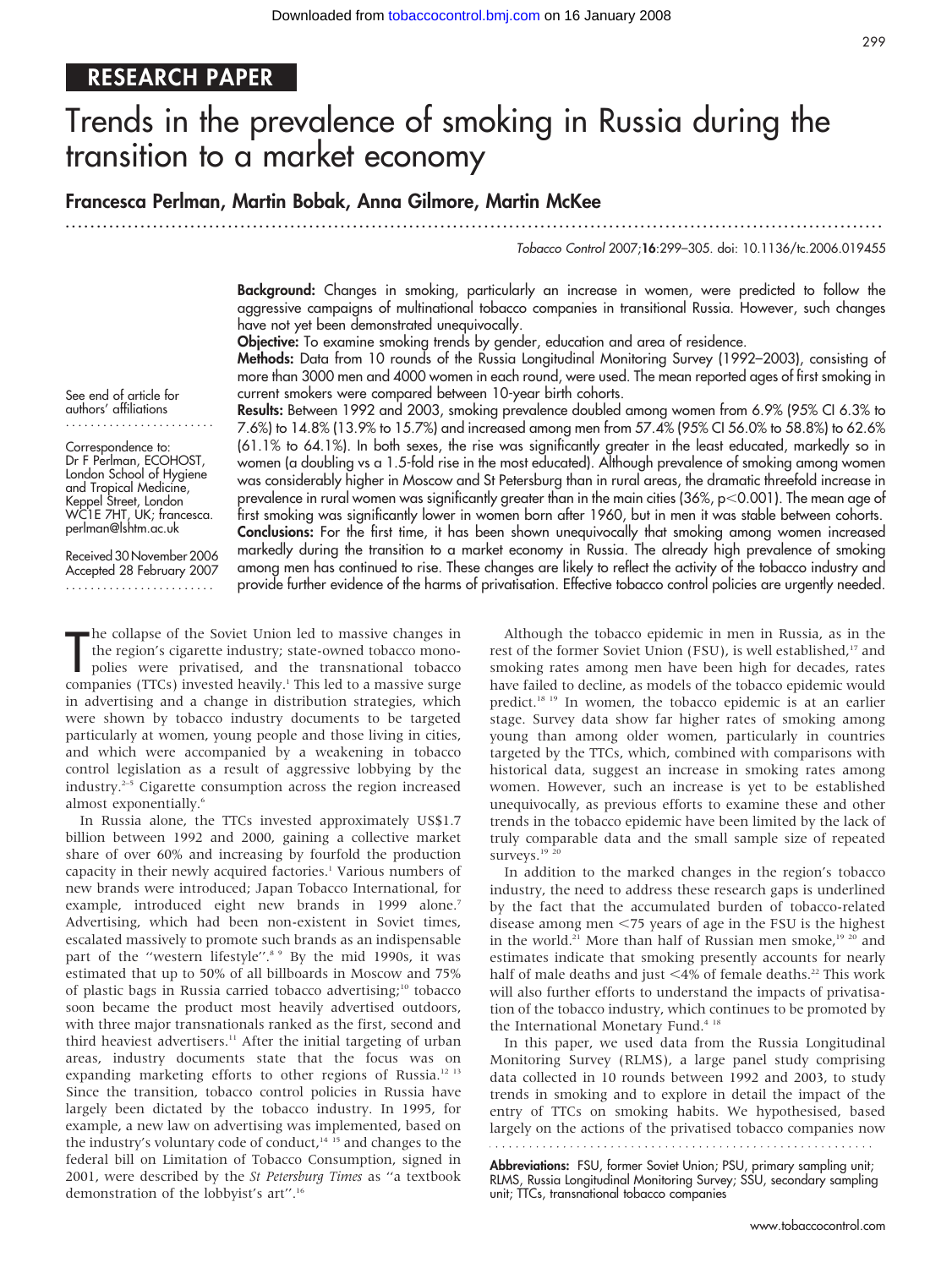|                                                         | 1992        | 1993        | 1994        | 1995        | 1996        | 1998        | 2000        | 2001        | 2002        | 2003        |
|---------------------------------------------------------|-------------|-------------|-------------|-------------|-------------|-------------|-------------|-------------|-------------|-------------|
| Males                                                   |             |             |             |             |             |             |             |             |             |             |
| Number (%)                                              | 4468 (42.1) | 4187 (41.6) | 3610 (43.3) | 3398 (43.0) | 3337 (42.7) | 3441 (42.9) | 3534 (42.4) | 3902 (41.9) | 4074 (42.2) | 4137 (42.1) |
| Mean age,<br>years (SD)                                 | 43.9 (15.7) | 44.5 (15.7) | 43.2 (15.9) | 43.3 (16.0) | 43.3 (16.1) | 43.1 (16.2) | 43.0 (16.5) | 42.9 (16.6) | 42.9 (16.6) | 42.4 (16.5) |
| Females                                                 |             |             |             |             |             |             |             |             |             |             |
| Number (%)                                              | 6139 (57.9) | 5868 (58.4) | 4732 (56.7) | 4506 (57.0) | 4476 (57.3) | 4579 (57.1) | 4801 (57.6) | 5416 (58.1) | 5571 (57.8) | 5679 (57.9) |
| Mean age,<br>years (SD)                                 | 47.5 (17.4) | 48.2 (17.5) | 46.8 (18.0) | 47.3 (18.3) | 47.2 (18.3) | 47.1 (18.3) | 46.8 (18.5) | 46.6 (18.5) | 46.7 (18.6) | 46.5 (18.6) |
| Area of residence                                       |             |             |             |             |             |             |             |             |             |             |
| Moscow or St NA<br>Petersburg                           |             | <b>NA</b>   | 885 (10.4)  | 734 (9.0)   | 656 (7.6)   | 742 (6.4)   | 533(4.1)    | 1409(9.7)   | 1489 (10.9) | 1420 (9.7)  |
| Other urban                                             | <b>NA</b>   | <b>NA</b>   | 5533 (65.1) | 5315 (65.0) | 5668 (65.6) | 7621 (66.0) | 8483 (65.4) | 8731 (60.4) | 8230 (60.1) | 8834 (60.6) |
| Rural                                                   | <b>NA</b>   | <b>NA</b>   | 2080 (24.5) | 2124 (26.0) | 2322 (26.9) | 3186 (27.6) | 3954 (30.5) | 4327 (29.9) | 3984 (29.1) | 4316 (29.6) |
| Education                                               |             |             |             |             |             |             |             |             |             |             |
| Primary or<br>incomplete<br>secondary                   | <b>NA</b>   | <b>NA</b>   | 2931 (33.1) | 2594 (33.0) | 2536 (32.6) | 2506 (31.3) | 2465 (29.6) | 2510 (27.0) | 2581 (26.8) | 2615 (26.7) |
| Complete<br>secondary (with<br>or without<br>technical) | <b>NA</b>   | <b>NA</b>   | 2573 (29.1) | 2484 (31.6) | 2462 (31.7) | 2571 (32.2) | 2752 (33.0) | 3225 (34.7) | 3257 (33.9) | 3337 (34.0) |
| Higher                                                  | <b>NA</b>   | <b>NA</b>   | 3340 (37.8) | 2775 (35.3) | 2771 (35.7) | 2919 (36.5) | 3116 (37.4) | 3553 (38.3) | 3783 (39.3) | 3853 (39.3) |

active in Russia, that smoking among women would increase, the age of smoking uptake would fall, and that rates of smoking among women in rural areas would tend to increase towards those already observed in urban areas. In men, we predicted little change in smoking rates, but an increase in educational inequalities in smoking.

## METHODS

#### Study design and subjects

The data were taken from the RLMS, a panel study of households and the individuals within them. These data have been used in numerous earlier publications, and the survey methods are described in detail on the RLMS website (http:// www.cpc.unc.edu/rlms).

The main data source for this study was phase 2 of the study, collected over eight rounds between 1994 and 2003. Participants were randomly selected from 38 population centres across the Russian Federation as follows. St Petersburg and Moscow were included automatically, and the remaining 36 districts, or primary sampling units (PSUs), were selected using the probability proportional to size method, after stratifying districts by socioeconomic criteria. Within the selected PSUs, urban and rural secondary sampling units (SSUs), i.e. census enumeration districts and villages, respectively, were selected. From each SSU, 10 households were selected from housing lists developed by the investigators. The first dwelling was chosen randomly, and the remainder at regular intervals thereafter. In subsequent rounds, the same households were interviewed, with newly recruited households used to replace those that had left. Individuals therefore entered the study in different years. The overall response rate in the first round of phase 2 (1994) in the regions outside the main cities was between 84% and 93%, somewhat higher than in St Petersburg (67%) and in Moscow (57%). The analyses were restricted to respondents aged  $>18$  years. The distribution of household size in the sample compared well with the figures in the 1989 census, as did the distribution of the sample by sex, age and urban–rural residence.

We also used the data from two rounds of the earlier phase 1: round 2 (1992) and round 4 (1993), where the selection methods differed slightly. We omitted data from rounds 1 and 3 of the first phase, owing to difficulty in combining demographic and smoking data within these rounds. In phase 1, a total of 2335 official regions were stratified according to 10 quality of life measures, and by the percentage of the region that was urban. Probability proportional to size was used to select PSUs, and Moscow and St Petersburg were included automatically. SSUs were selected from a list of voting districts within each PSU, ordered according to size and, in the case of urban districts, proximity to the city centre. From the final list of 200 SSUs, households were selected at regular intervals from a list compiled by the investigators, using a random starting point. In all, 7200 households were selected (response rate 88%). The age and sex distribution of participants compared favourably with 1989 census data.

#### Measurements

#### Smoking

Respondents were asked ''do you smoke?'' (except in 1992, when respondents were asked ''have you ever smoked?'', and those who did were asked ''do you smoke now ?'').

#### Age of first smoking

Current smokers were asked ''Remember, please, at what age did you start smoking? How old were you then?''

#### **Education**

Participants were classified into three categories of education: complete higher; complete secondary (technical, general or combined); and incomplete secondary or primary.

#### Area of residence

Respondents were defined as coming from an urban area or a rural area. We further divided urban areas into Moscow and St Petersburg, or other urban areas, using data obtained from the investigators.

#### Data analysis

We estimated the prevalence and 95% CIs of current smoking in different years by 10-year age band, separately for men and women. We then compared the prevalence of smoking by education and area of residence (Moscow or St Petersburg, other urban district or rural area) in each year of the study,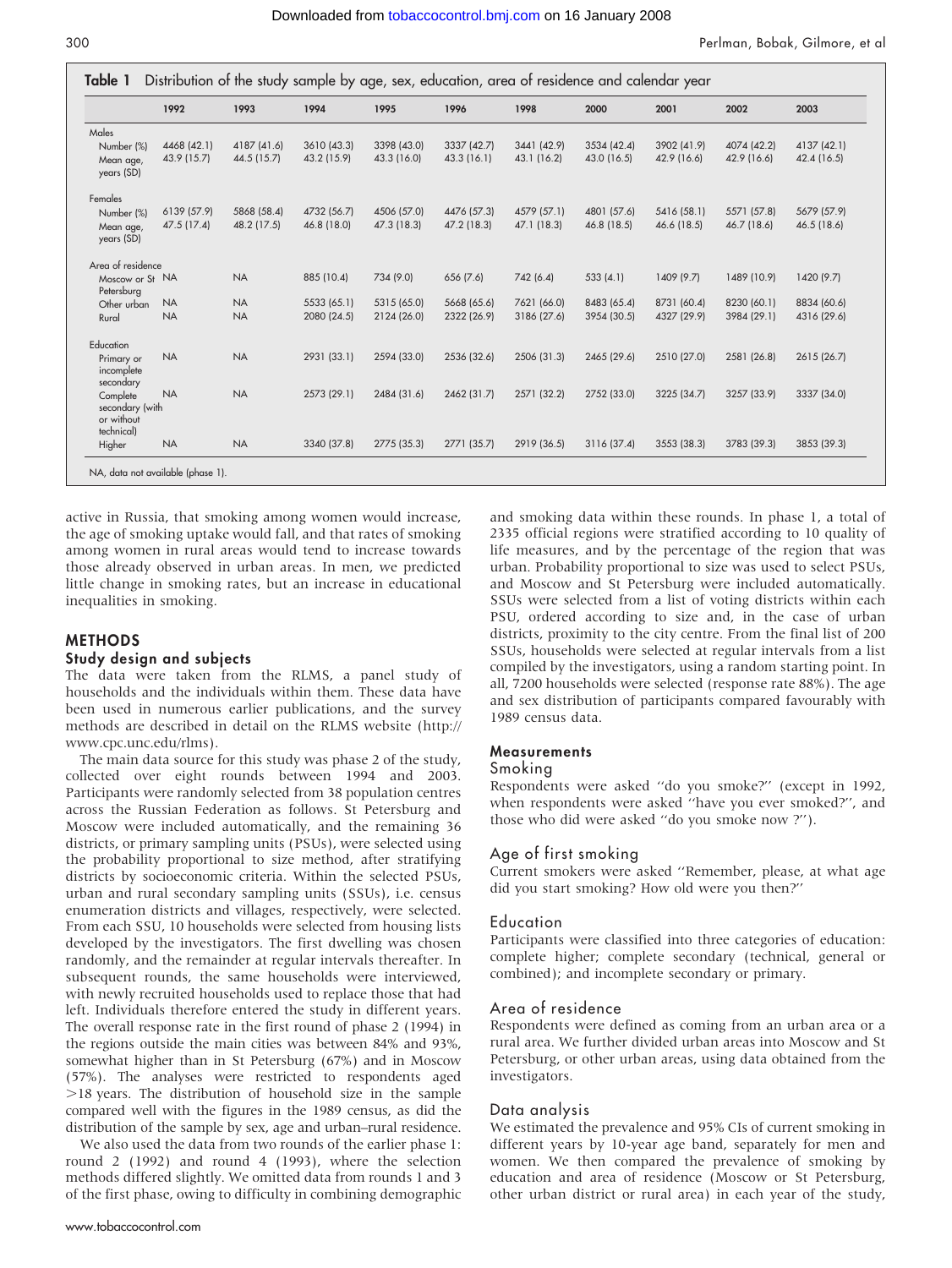Trends in the prevalence of smoking in Russia 301

Table 2 Prevalence (%) of current smoking in the whole sample (standardised for age) and by 10-year age band

|                    |                             | Age group in years    |                     |                     |                       |                            |                     |  |
|--------------------|-----------------------------|-----------------------|---------------------|---------------------|-----------------------|----------------------------|---------------------|--|
|                    | Total (all ages)            | $18 - 24$             | $25 - 34$           | $35 - 44$           | $45 - 54$             | $55 - 64$                  | $\ge 65$            |  |
| Male               |                             |                       |                     |                     |                       |                            |                     |  |
| 1992               | 57.4 (56.0 to 58.8)         | $61.6$ (57.4 to 65.9) | 69.0 (66.0 to 72.0) | 66.0 (63.1 to 68.8) | 55.0 (51.3 to 58.7)   | 46.2 (42.6 to 49.8)        | 34.7 (30.6 to 38.9) |  |
| 1993               | 60.8 (59.3 to 62.4)         | 60.2 (55.6 to 64.9)   | 71.6 (68.3 to 74.8) | 71.7 (68.9 to 74.6) | 58.6 (54.7 to 62.6)   | 51.3 (47.4 to 55.2)        | 38.3 (33.8 to 42.8) |  |
| 1994               | 59.0 (57.5 to 60.5)         | 63.1 (58.8 to 67.5)   | 70.8 (67.6 to 74.0) | 66.2 (62.9 to 69.4) | 59.3 (55.2 to 63.5)   | 49.9 (45.9 to 54.0)        | 33.5 (28.9 to 38.1) |  |
| 1995               | 61.3 (59.7 to 62.9)         | 62.2 (57.7 to 66.6)   | 74.3 (71.1 to 77.6) | 67.0 (63.7 to 70.3) | 63.8 (59.7 to 67.9)   | 53.3 (48.9 to 57.6)        | 35.0 (30.4 to 39.5) |  |
| 1996               | $61.9$ (60.3 to 63.5)       | 64.3 (59.9 to 68.8)   | 73.7 (70.4 to 77.0) | 67.7 (64.4 to 71.0) | 66.6 (62.3 to 70.9)   | 51.9 (47.5 to 56.2)        | 35.7 (31.1 to 40.2) |  |
| 1998               | 61.0 (59.4 to 62.6)         | 61.0 (56.7 to 65.3)   | 70.0 (66.5 to 73.5) | 67.4 (64.1 to 70.6) | 68.2 (64.3 to 72.2)   | 54.0 (49.6 to 58.5)        | 34.2 (29.7 to 38.6) |  |
| 2000               | 61.3 (59.7 to 62.8)         | 62.6 (58.5 to 66.7)   | 68.1 (64.7 to 71.6) | 69.6 (66.4 to 72.8) | 68.2 (64.6 to 71.9)   | 55.1 (50.3 to 59.9)        | 32.2 (27.9 to 36.5) |  |
| 2001               | 62.2 (60.7 to 63.7)         | 62.1 (58.1 to 66.1)   | 71.4 (68.3 to 74.5) | 70.9 (67.8 to 74.0) | 68.0 (64.6 to 71.5)   | 54.8 (50.1 to 59.4)        | 32.8 (28.8 to 36.9) |  |
| 2002               | 63.0 (61.5 to 64.5)         | 63.8 (60.0 to 67.6)   | 71.2 (68.2 to 74.3) | 71.9 (68.8 to 74.9) | 68.7 (65.3 to 72.1)   | 55.2 (50.4 to 59.9)        | 34.5 (30.2 to 38.8) |  |
| 2003               | 62.6 (61.1 to 64.1)         | 63.8 (60.0 to 67.6)   | 70.4 (67.5 to 73.3) | 71.6 (68.5 to 74.7) | 65.4 (62.1 to 68.8)   | 57.4 (52.7 to 62.1)        | 34.9 (30.9 to 38.8) |  |
| p Value for linear | $0.003*$                    | 0.68                  | 0.45                | 0.01                | < 0.001               | < 0.001                    | 0.07                |  |
| trend              |                             |                       |                     |                     |                       |                            |                     |  |
| Female             |                             |                       |                     |                     |                       |                            |                     |  |
| 1992               | 6.9 $(6.3 \text{ to } 7.6)$ | 10.1 (7.6 to 12.5)    | 11.8 (9.9 to 13.7)  | 10.2 (8.5 to 11.9)  | 5.9 (4.4 to 7.5)      | $2.5(1.5 \text{ to } 3.4)$ | $2.3$ (1.5 to 3.2)  |  |
| 1993               | 7.7 (6.9 to 8.5)            | 12.3 (9.3 to 15.4)    | 12.9 (10.6 to 15.2) | 11.1 (9.2 to 13.1)  | 7.1 (5.1 to 9.0)      | $2.1$ (1.1 to $3.1$ )      | 2.6 (1.6 to 3.5)    |  |
| 1994               | 9.0 (8.3 to 9.8)            | 20.9 (17.5 to 24.2)   | 17.1 (14.6 to 19.6) | 11.4 (9.3 to 13.4)  | $6.7$ (4.7 to 8.6)    | $2.3$ (1.2 to 3.3)         | $1.2$ (0.5 to 1.8)  |  |
| 1995               | 9.1 (8.3 to 9.9)            | 18.1 (14.8 to 21.4)   | 18.0 (15.2 to 20.8) | 10.6 (8.6 to 12.6)  | 9.0 (6.7 to 11.3)     | $2.2$ (1.1 to 3.2)         | $1.3$ (0.5 to 2.0)  |  |
| 1996               | 9.8 (9.0 to 10.7)           | 18.1 (15.0 to 21.3)   | 20.3 (17.4 to 23.2) | 11.9 (9.8 to 14.0)  | 9.6 (7.2 to 11.9)     | $2.1$ (1.0 to 3.1)         | $1.3$ (0.5 to 2.0)  |  |
| 1998               | 10.5 (9.6 to 11.4)          | 18.9 (15.7 to 22.1)   | 21.8 (18.8 to 24.8) | 12.6 (10.4 to 14.8) | $10.4$ (8.1 to 12.6)  | 1.8 (0.8 to 2.8)           | $1.8$ (0.9 to 2.6)  |  |
| 2000               | 11.5 (10.7 to 12.4)         | 18.1 (15.2 to 21.0)   | 24.4 (21.4 to 27.3) | 14.6 (12.3 to 16.9) | 13.4 (11.1 to 15.7)   | $1.6$ (0.6 to 2.6)         | $1.4$ (0.7 to 2.1)  |  |
| 2001               | 13.9 (13.0 to 14.7)         | 22.3 (19.3 to 25.2)   | 26.3 (23.4 to 29.1) | 17.8 (15.4 to 20.3) | 16.0 (13.7 to 18.4)   | $3.9$ (2.5 to 5.4)         | $2.0$ (1.1 to 2.8)  |  |
| 2002               | 13.8 (12.9 to 14.7)         | 21.4 (18.4 to 24.3)   | 27.9 (25.0 to 30.7) | 17.5 (15.0 to 20.0) | 15.0 (12.6 to 17.3)   | 5.7 (3.7 to 7.6)           | $0.7$ (0.2 to 1.3)  |  |
| 2003               | 14.8 (13.9 to 15.7)         | 23.1 (20.2 to 26.0)   | 28.1 (25.4 to 30.8) | 20.6 (17.9 to 23.2) | $14.2$ (12.1 to 16.4) | 5.9 (4.1 to 7.7)           | $1.5$ (0.8 to 2.2)  |  |
| p Value for linear | $< 0.001*$                  | < 0.001               | < 0.001             | < 0.001             | < 0.001               | < 0.001                    | 0.1                 |  |
| trend              |                             |                       |                     |                     |                       |                            |                     |  |

indirectly standardising the results by 10-year age band against the 1995 study population. Data for education and area of residence were used only from 1994 onwards, since the measures used in phase 1 were not comparable with those of the later rounds.

We estimated the statistical significance of the linear trend in smoking by calendar year in each age band, educational group and area of residence; we did this by including calendar year as a continuous variable in a logistic regression model. We also tested for interactions between calendar year and education and residence, to assess whether the gradients over time differed by education and area of residence. In addition, we estimated the mean age of smoking uptake in men and women by 10-year birth cohorts: 1920–9; 1930–9; 1940–9; 1950–9; 1960–9; and 1970–9, based on data from the 1994 round. To assess whether age at participation (and thus recall bias) influenced the results, we compared data from the 1994 and 2003 rounds.

#### RESULTS

#### Description of the sample

Slightly more than half of the respondents were female, and, on average, the women were slightly older than the men. Nearly 40% of respondents had had a university education, just under one-third had a complete secondary education and the remainder had had more limited formal education (table 1). About one-quarter of the subjects lived in rural areas, the remainder were urban dwellers. The proportion of residents of Moscow and St Petersburg fluctuated between years (table 1), perhaps because these individuals were more likely to leave the study and there were delays before more households were recruited to replace them.

#### Trends in prevalence of smoking

The prevalence of smoking was much higher in men than in women. During the study period, the age-adjusted prevalence of current smoking in men increased slowly but steadily from 57.4% (56.0% to 58.8%) in 1992 to 62.6% (61.1% to 64.1%) in

2003, p for trend 0.003 (table 2). Age-specific data indicated significant increases among men aged between 35–44 years ( $p$ <0.01) and 45–64 years ( $p$ <0.001), but little change in prevalence among younger and older adult males. In women, the increase in smoking over the same period was considerably more marked, with the age-adjusted prevalence more than doubling from 6.9% (6.3% to 7.6%) to 14.8% (13.9% to 15.7%), p for trend<0.001 (table 2). This increase was significant in all but the oldest ( $\geq 65$  years) age group.

An urban–rural gradient in prevalence of smoking in men was observed, with men in rural areas generally more likely to smoke (table 3, fig 1). The upward trend in male smoking in rural areas during the study period was significant ( $p$ <0.02), unlike the weaker increase in urban areas. The significant inverse relationship between education and smoking in men increased non-significantly over time, owing to an increase in the two lowest educational groups, with the trend in the intermediate group differing significantly from that in the most educated group (table 3, fig 1).

Smoking among women was significantly more common in Moscow and St Petersburg than in other areas in each round. Smoking was also more common in women in other urban areas than in rural ones; thus, the urban–rural gradient in women was the reverse of that seen in men, and was considerably steeper (table 3, fig 1). Although smoking increased significantly in all three types of settlement (all p values  $\leq 0.001$ ), the eventual scale of this upswing was significantly greater in rural areas (a threefold rise, compared with a 36% rise in the main cities,  $p<0.001$ ), mainly because it continued throughout the study period, whereas the rise in urban areas stabilised from around 2001 onwards (fig 1). While in 1994 the prevalence in Moscow and St Petersburg was 6.3 times that of rural areas, by 2003 this ratio had fallen to 2.6.

Smoking prevalence increased among women in all educational groups ( $p < 0.001$ ), but the increase was far more marked in the least educated (table 3, fig 1), in whom smoking prevalence more than doubled from 9% to 20%, compared with those with a higher education, in whom the prevalence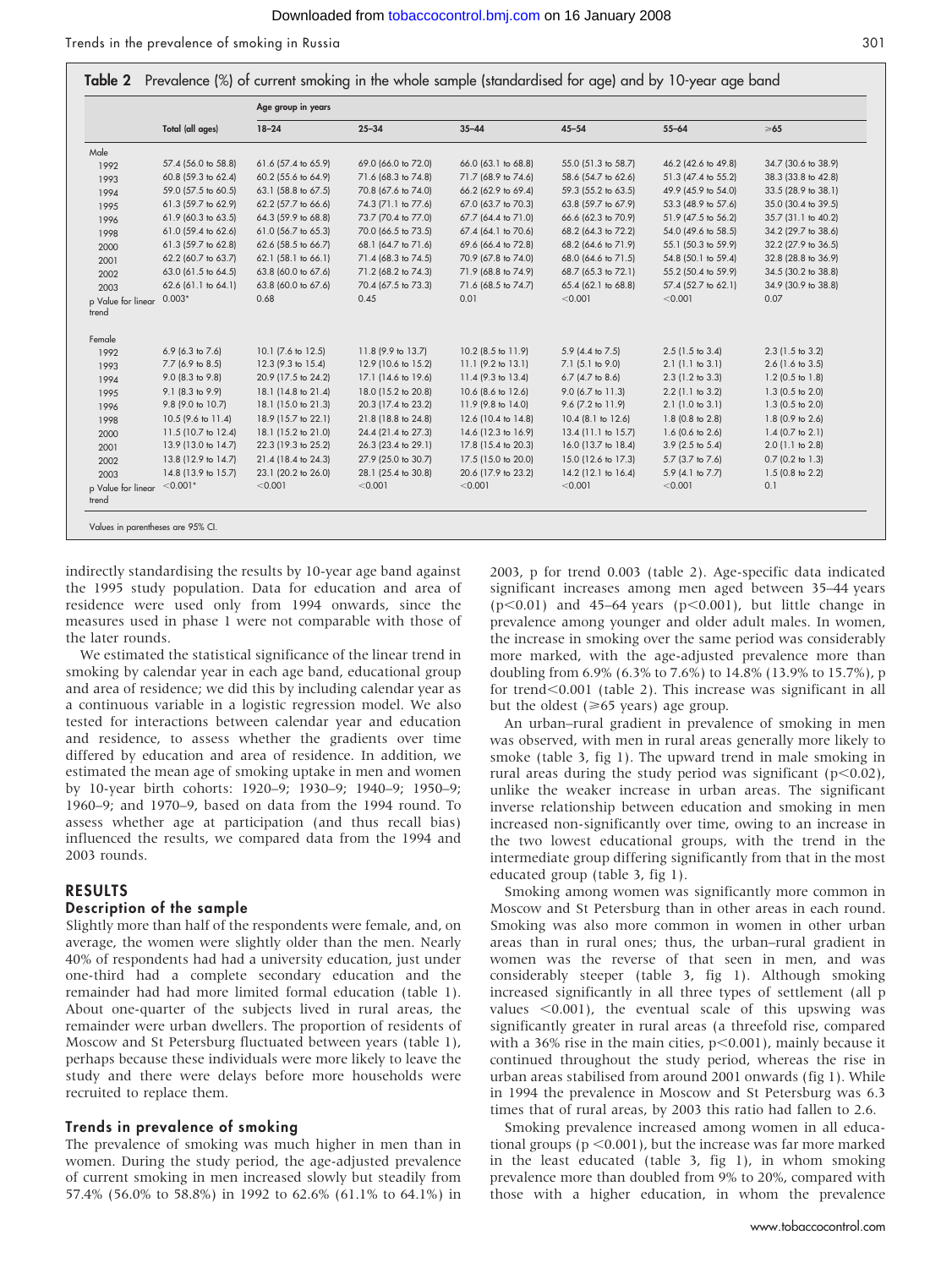# Table 3 Prevalence of smoking in men and women by area of residence and education (standardised for age)

|                                     | <b>Residence</b>                        | <b>Education</b>                           |                                            |                                            |                                            |                                            |
|-------------------------------------|-----------------------------------------|--------------------------------------------|--------------------------------------------|--------------------------------------------|--------------------------------------------|--------------------------------------------|
|                                     | Rural                                   | Other urban                                | Moscow or St<br>Petersburg                 | Primary/incomplete<br>secondary (lowest)   | Complete secondary                         | Higher                                     |
| Male                                |                                         |                                            |                                            |                                            |                                            |                                            |
| 1994                                | 63.5 (60.5 to 66.6)                     | 57.9 (56.0 to 59.8)                        | 54.0 (49.2 to 58.8)                        | 67.4 (64.7 to 70.0)                        | 62.5 (59.2 to 65.8)                        | 49.2 (46.4 to 51.9)                        |
| 1995                                | 63.6 (60.4 to 66.7)                     | 60.4 (58.5 to 62.4)                        | 60.8 (55.3 to 66.3)                        | 70.6 (67.9 to 73.4)                        | 63.1 (60.0 to 66.3)                        | 50.4 (47.4 to 53.5)                        |
| 1996                                | 63.3 (60.1 to 66.5)                     | 61.6 (59.6 to 63.6)                        | 61.3 (55.2 to 67.3)                        | 68.7 (65.8 to 71.6)                        | 64.6 (61.4 to 67.9)                        | 51.4 (48.3 to 54.6)                        |
| 1998                                | 63.5 (60.4 to 66.6)                     | 60.1 (58.1 to 62.1)                        | 59.8 (53.5 to 66.0)                        | 69.0 (66.1 to 72.0)                        | 64.8 (61.7 to 67.9)                        | 49.9 (46.9 to 53.0)                        |
| 2000                                | 65.9 (63.0 to 68.8)                     | 59.3 (57.3 to 61.3)                        | 56.7 (49.0 to 64.5)                        | 72.8 (70.1 to 75.6)                        | 62.9 (59.7 to 66.0)                        | 48.7 (45.6 to 51.7)                        |
| 2001                                | 66.5 (63.6 to 69.4)                     | 60.9 (58.9 to 62.8)                        | 57.5 (53.0 to 62.0)                        | 71.2 (68.4 to 74.0)                        | 66.2 (63.4 to 69.0)                        | 49.0 (46.1 to 51.8)                        |
| 2002                                | 67.7 (64.9 to 70.6)                     | $61.4$ (59.4 to 63.4)                      | 60.9 (56.7 to 65.1)                        | 70.7 (67.9 to 73.6)                        | 66.8 (64.0 to 69.5)                        | 51.6 (48.8 to 54.4)                        |
| 2003                                | 67.2 (64.4 to 69.9)                     | 61.0 (59.1 to 63.0)                        | 60.5 (56.3 to 64.8)                        | 71.3 (68.6 to 74.1)                        | 66.3 (63.8 to 68.9)                        | 49.8 (47.1 to 52.6)                        |
| p Value for linear                  | 0.02                                    | 0.70                                       | 0.69                                       | 0.18                                       | 0.24                                       | 0.41                                       |
| trend (age-adjusted)<br>p Value for |                                         | $0.06$ (vs rural)                          | $0.09$ (vs rural)                          |                                            | $0.40$ (vs lowest)                         | $0.11$ (vs lowest)                         |
| heterogeneity                       |                                         |                                            | $0.61$ (vs urban)                          |                                            |                                            | $0.01$ (vs                                 |
|                                     |                                         |                                            |                                            |                                            |                                            | intermediate)                              |
| Female                              |                                         |                                            |                                            |                                            |                                            |                                            |
| 1994                                | $3.4$ (2.3 to 4.5)                      | 8.5 (7.6 to 9.5)                           | 21.7 (18.4 to 25.0)                        | $9.3$ (7.2 to 11.5)                        | 10.6 (9.0 to 12.3)                         | 8.5 (7.3 to 9.6)                           |
| 1995                                | $4.7$ (3.3 to 6.0)                      | 8.6 (7.7 to 9.6)                           | 21.2 (17.4 to 24.9)                        | 10.4 (8.0 to 12.8)                         | 10.1 (8.7 to 11.5)                         | 8.1 (6.8 to 9.3)                           |
| 1996                                | 5.0 (3.7 to 6.4)                        | 9.8 (8.8 to 10.9)                          | 23.0 (18.9 to 27.0)                        | 11.1 (8.7 to 13.5)                         | 10.6 (8.8 to 12.3)                         | 9.1 (7.8 to 10.3)                          |
| 1998                                | 6.4 $(5.0 \text{ to } 7.9)$             | $10.1$ (9.1 to $11.1$ )                    | 23.0 (18.5 to 27.5)                        | $16.3$ (13.5 to 19.1)                      | 11.4 (9.6 to 13.1)                         | 8.5 (7.3 to 9.7)                           |
| 2000                                | 7.6 (6.2 to 9.0)                        | 11.7 (10.6 to 12.7)                        | 24.2 (18.8 to 29.6)                        | 14.1 (11.6 to 16.7)                        | 13.4 (11.6 to 15.2)                        | 10.0 (8.8 to 11.2)                         |
| 2001                                | 8.4 (7.0 to 9.8)                        | 12.5 (11.4 to 13.6)                        | 27.3 (24.0 to 30.6)                        | 17.6 (14.9 to 20.2)                        | 16.7 (14.9 to 18.6)                        | 11.9 (10.6 to 13.1)                        |
| 2002<br>2003                        | 9.0 (7.5 to 10.5)<br>11.2 (9.5 to 12.8) | 11.7 (10.6 to 12.8)<br>13.1 (12.0 to 14.2) | 29.7 (26.4 to 33.0)<br>29.6 (26.4 to 32.9) | 18.7 (15.9 to 21.5)<br>20.7 (17.9 to 23.4) | 16.4 (14.7 to 18.2)<br>16.0 (14.4 to 17.5) | 11.5 (10.3 to 12.8)<br>12.4 (11.1 to 13.6) |
| p Value for linear                  | < 0.001                                 | < 0.001                                    | < 0.001                                    | < 0.001                                    | < 0.001                                    | < 0.001                                    |
| trend (age-adjusted)                |                                         |                                            |                                            |                                            |                                            |                                            |
| p Value for<br>heterogeneity        |                                         | $<$ 0.001 (vs rural)                       | $<$ 0.001 (vs rural)                       |                                            | $0.005$ (vs lowest)                        | 0.004 (vs lowest)                          |
|                                     |                                         |                                            | $0.93$ (vs urban)                          |                                            |                                            | $0.96$ (vs<br>intermediate)                |
| Values in parentheses are 95% CI.   |                                         |                                            |                                            |                                            |                                            |                                            |

increased from 8.5% to 12.4%. Differences in this trend were significant ( $p = 0.004$ ). There was no educational gradient in smoking in women in 1994, but by 2003, a pronounced gradient had developed (table 3, fig 1).

According to the 1994 data, the mean age of smoking uptake in men was similar in each cohort, at between 15 and 18 years of age (table 4). Although the age of uptake in the youngest male cohort differed significantly from that in some older cohorts, overall there was no clear trend. Among women, in contrast, the age of first smoking seemed to decrease in successive cohorts (table 4). In those born in or after 1960 (ie, aged  $\leq 30$  years in 1990), the mean age of first smoking was  $\leq$  20 years, significantly lower than in women born earlier, other than in the oldest cohort, where numbers were too small to make an accurate assessment. Moreover, in the youngest female cohort, born in or after 1970 (aged  $\leq 20$  years in 1990), the mean age of uptake was 16.8 years, significantly lower than even that in the previous cohort (born between 1960 and 1969). The mean ages of smoking uptake reported in 1994 were slightly different (usually lower) from those for the same cohorts reported in 2004, but the differences were small and the patterns of the temporal changes were similar.

# **DISCUSSION**

# Summary of findings

This large nationally representative study in Russia yielded four major findings. First, we have demonstrated unequivocally for the first time a marked increase in smoking during the transition to a market economy, particularly among women, in whom rates more than doubled between 1992 and 2003. Alarmingly, we also identified a further increase in the already very high rates of smoking in men. Second, the rise in smoking prevalence in both sexes was most pronounced among the least educated, resulting in growing inequalities during the study

period. In women, this disparity was seen to emerge for the first time. Third, smoking prevalence among women is higher in urban than in rural areas, but the rate of increase over time was considerably more marked in rural areas. Finally, the age of first smoking was lower in the younger female cohorts, but among men there was no significant variation.

#### **Limitations**

This study has several limitations. First, there may have been some selection bias. RLMS is a large nationwide survey designed to be representative of the whole country. However, people who left the study were less educated, wealthier and living in urban areas; and those who died were more likely to be less educated, to smoke and to consume alcohol frequently. It is possible that people who remained in the study had a more favourable health-behaviour profile than the national population. The observed rates and trends in smoking may, therefore, underestimate the gravity of the smoking epidemic.

Second, we used data from two separate phases of RLMS, which were based on different study populations and varied slightly in methodology and sampling sites. The question on smoking was worded differently in the 1992 round. However, in the majority of subgroups, the results were consistent with the overall trends in smoking during the rest of the 1990s, when the data were consistent across successive rounds, suggesting that the low rates in the earliest rounds in women are likely to have been genuine.

Third, there may have been some bias in reporting the prevalence of smoking. A previous study shows that men, and particularly women, in Russia under-report smoking.<sup>23</sup> If such under-reporting reflects the cultural acceptability of smoking, which may have altered during the study period, it is possible that some of the trends observed reflect changes in reporting bias. In the absence of objective markers, such as cotinine, this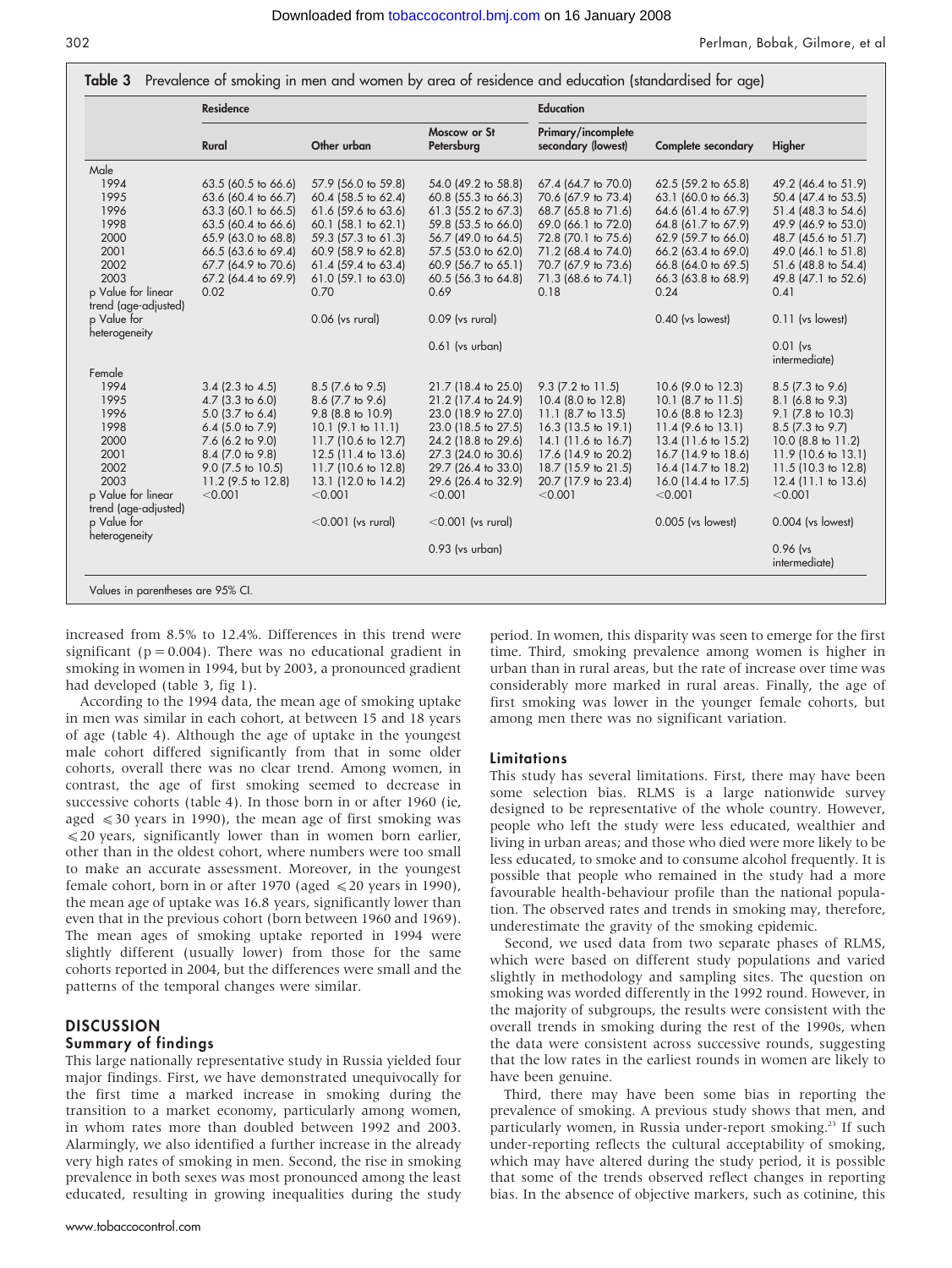Trends in the prevalence of smoking in Russia 303



Figure 1 Smoking prevalence by education in men (A) and women (B) and area of residence in men (C) and women (D) in 1994–2003 (Russia Longitudinal Monitoring Survey).

potential bias is difficult to assess. However, this limitation is common to most population studies of smoking, and our results are consistent with those observed elsewhere, although the larger sample size now makes it possible to detect trends with greater confidence.19 20 Fourth, smoking was not differentiated by frequency (eg, daily, weekly or less often), although the close similarities in findings here to studies of prevalence in daily smokers<sup>9 11 12</sup> suggest that those claiming to smoke do so daily.

Fifth, the mean age of smoking uptake was recorded only in current smokers, and not in ex-smokers, which could have biased the results. The mean age of uptake could also have been biased by differences in recall, although the relatively small

|               | Table 4 Mean reported age of first smoking by sex and 10-year birth cohort among current smokers (reported in 1994 and 2004 |  |
|---------------|-----------------------------------------------------------------------------------------------------------------------------|--|
| study rounds) |                                                                                                                             |  |

|               |                   | Male-mean age of starting smoking |                     | Female-mean age of starting smoking |                     |  |
|---------------|-------------------|-----------------------------------|---------------------|-------------------------------------|---------------------|--|
| Year of birth |                   | $2003$ data                       | 1994 data           | 2003 data                           | 1994 data           |  |
| 1970-9        | Mean              | 15.4 (14.8 to 16.0)               | 15.7 (15.4 to 16.0) | 16.2 (15.9 to 16.6)                 | 16.8 (16.4 to 17.3) |  |
|               | Number of smokers | 49                                | 304                 | 134                                 | 118                 |  |
| 1960-9        | Mean              | $16.7$ (15.9 to 17.6)             | 16.3 (16.0 to 16.6) | 18.1 (17.5 to 18.6)                 | 19.4 (18.8 to 20.0) |  |
|               | Number of smokers | 87                                | 551                 | 146                                 | 148                 |  |
| 1950-9        | Mean              | 17.4 (16.5 to 18.4)               | 16.9 (16.5 to 17.2) | 19.5 (18.5 to 20.4)                 | 22.9 (21.5 to 24.3) |  |
|               | Number of smokers | 100                               | 531                 | 81                                  | 102                 |  |
| 1940-9        | Mean              | 16.6 (15.8 to $17.4$ )            | 17.8 (17.1 to 18.5) | 20.5 (19.4 to 21.7)                 | 26.4 (23.5 to 29.4) |  |
|               | Number of smokers | 118                               | 315                 | 61                                  | 42                  |  |
| 1930-9        | Mean              | $16.3$ (15.0 to 17.6)             | 16.7 (15.9 to 17.5) | 24.3 (20.1 to 28.5)                 | 23.8 (20.5 to 27.0) |  |
|               | Number of smokers | 100                               | 287                 | 23                                  | 18                  |  |
| $1920 - 9$    | Mean              | $15.5(14.6 \text{ to } 16.4)$     | 17.1 (15.8 to 18.4) | 27.0 (21.8 to 32.2)                 | 28.6 (15.2 to 42.0) |  |
|               | Number of smokers | 116                               | 118                 | 10                                  | 8                   |  |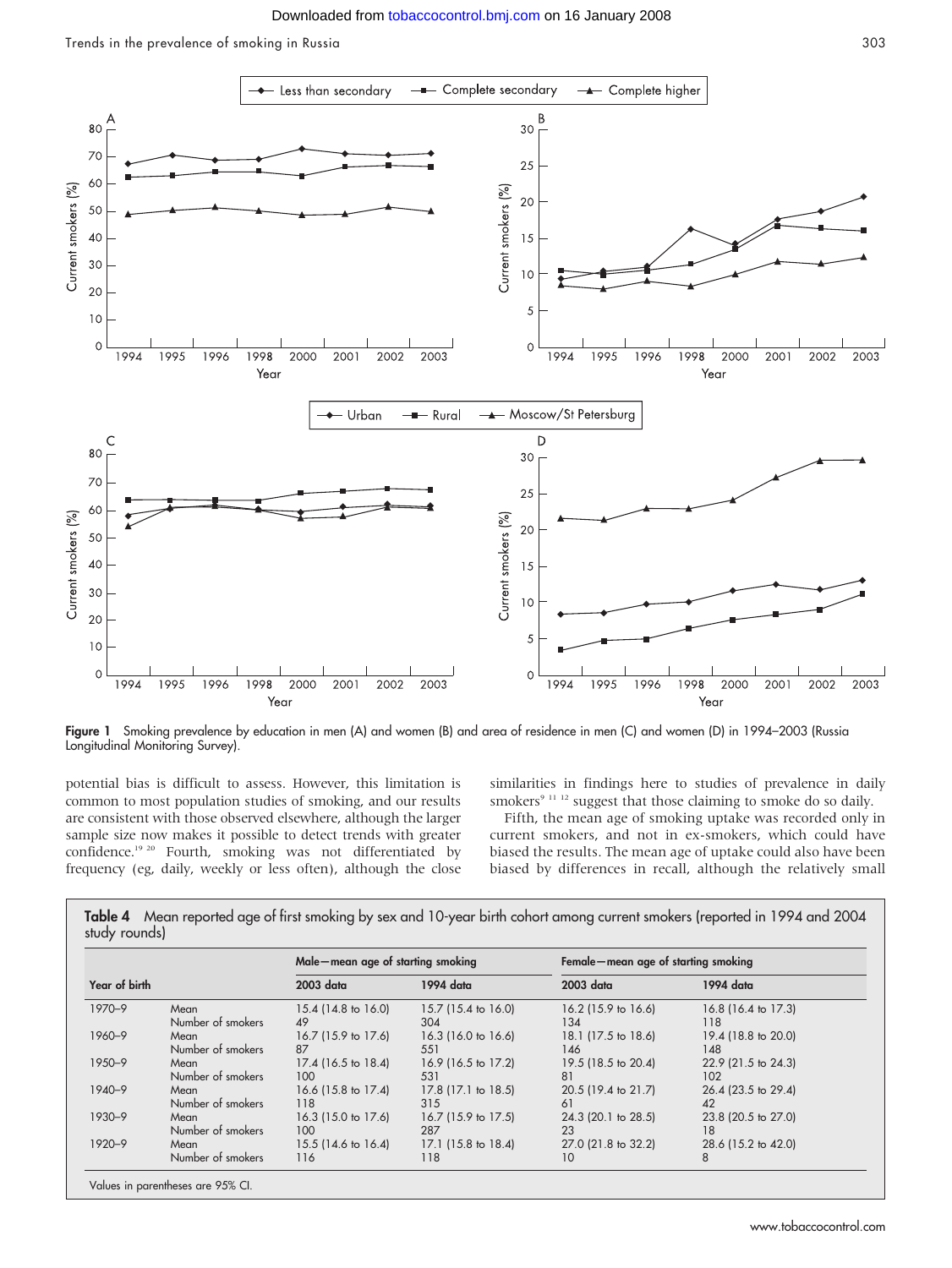differences between the means in 1994 and 2004 for the same cohorts suggest that this was not a major problem.

The major strength of this study overall, however, is that it provides data collected repeatedly in a large sample during the key years of the transition.

# Interpretation of findings

The high prevalence of smoking in men is very similar to that observed in other recent surveys in Russia.17 19 20 Analyses of trends over time have hitherto been limited by the lack of truly comparative data over such a long time period, and, although the main picture has been one of long-standing high rates of male smoking, there is some evidence of an increase between the 1970s and mid-1990s. Prevalence of male smoking in two Moscow-based surveys during the 1970s was  $45\%$ .<sup>24</sup> Similar rates were seen in the Moscow samples of the MONItoring CArdiovascular disease study in the 1980s and early 1990s,<sup>25 26</sup> but by 1996 the percentage of male smokers in Moscow was  $64\%$ <sup>20 27</sup> Importantly, we observed a small but significant increase in smoking prevalence among men between 1992 and 2003. This is especially remarkable, given the very high baseline level and the expectation, from the classical model of the tobacco epidemic, that this would now be falling.18 The largest increase was among men aged between 35 and 55 years, which is consistent with the fact that middle-aged men were particularly badly affected by the impacts of transition, which in turn may have influenced their health behaviours, including their ability to quit smoking.<sup>28</sup>

The prevalence of smoking in women is still far lower than in men, but the increase over time was more marked. The rates obtained here are similar to those obtained in other recent national surveys,<sup>19 20</sup> although the prevalence observed in 1996 (10%) differs somewhat from the figure of 14% observed in another study undertaken at that time.<sup>20</sup> To our knowledge, this is the first definitive published evidence of a marked increase in the prevalence of smoking among women in Russia, as previous analyses using comparable data sets were based on far smaller samples.<sup>20</sup> It is nevertheless consistent with trends observed between non-comparable surveys,<sup>27</sup> increases that have failed to reach significance and have been limited to subnational samples,<sup>29</sup> and age-specific data showing far higher rates of smoking in young than in older women.<sup>19 30</sup> The increases in smoking prevalence in both sexes are also consistent with the almost exponential increase in cigarette consumption observed throughout the FSU during this period.<sup>6</sup>

The marked urban predominance of female smoking has been a key finding of all recent surveys in Russia and the rest of the FSU.19 20 30–32 However, the dramatic increase in smoking among women in rural areas, increasing from a very low level to one that is almost the same as in cities (except Moscow and St Petersburg), is a new and important finding, confirming what has, to our knowledge, only been observed once previously.20 It is consistent with the strategy pursued by the TTCs; the British American Tobacco company documents, for example, indicate that marketing was to be focused initially on Moscow and then expanded to other key cities, and the regions<sup>12 13</sup> as distribution systems, at first focused on the Moscow/St Petersburg corridor, were developed.<sup>33</sup>

The changing pattern of smoking in relation to education, again particularly marked in women, is another key finding. It is attributable to the increase in smoking among the least educated rather than a fall in those with higher education, among whom smoking also increased in women. This is broadly consistent with previously observed trends<sup>20</sup> and with the predicted course of the tobacco epidemic.

Sociodemographic variations in smoking rates among men in the FSU are well established through previous surveys.<sup>17</sup> <sup>19 20</sup> <sup>24</sup>

However, the relationships between education (and other socioeconomic factors) and smoking reported for women in previous studies have been inconsistent.<sup>17 19 20 30</sup> This study clarifies this issue by showing that, while there was little difference by education in the mid-1990s, a large gap subsequently opened up, consistent with the predicted progress of the epidemic. Although a previous study suggested that rates were increasing among the better educated and least deprived, while falling among the least educated and most deprived.<sup>20</sup> those findings were at best of only borderline significance, $20$ and, given the sample size of the RLMS, the present findings are likely to be more reliable.

Although these data support the predicted progress of the tobacco epidemic in a number of key aspects described above, there are also some important differences from the pattern observed in the West.18 Most notably, rates of smoking among men have been very high for decades, and, rather than declining, as the model would predict, are increasing. This can be attributed to the scale of activity of the TTCs in recent years and the long-standing failure of the government to take adequate tobacco control measures. The increase in smoking rates among women observed here also occurred far later than the model would predict, and we believe it is directly attributable to the entry of the TTCs and their targeting of women. Indeed, the increase in smoking rates among women, their urban predominance and subsequent increase in rural areas are entirely consistent with the TTC's marketing and distribution strategies in the region.<sup>24</sup>

Although this study only relates to the situation in Russia, we believe that such alarming trends are likely to be seen in all countries in the region where private tobacco companies are active. This belief is based on our previous work, which identified changes in smoking habits and in sales that were common to all countries where the TTCs had invested, not only in Russia.6 19 We have also firmly established the extent to which the TTCs will go to oppose and undermine effective tobacco-control measures throughout the region.<sup>4 5 27 34</sup> There is no reason, therefore, for assuming that Russia would be unique in that region. On the basis of these combined findings, we believe that had the previously state-owned tobacco monopolies never been privatised, thereby preventing the TTCs from investing, the tobacco epidemic would have taken a less aggressive course in the FSU. The International Monetary Fund and World Bank, who promoted tobacco industry privatisation across the region, must learn from this before making the same mistakes elsewhere. They should be encouraged to reconsider their response to the supply of tobacco products, in particular ensuring that, if privatisation is to be supported, it be accompanied by strong measures to offset its deleterious health consequences.<sup>5</sup>

# What this paper adds

- Russia has high rates of smoking-related mortality, very high smoking rates among men, and lower, but possibly increasing, rates of smoking among women. Transnational tobacco companies (TTCs) have pursued aggressive marketing strategies in post-transition Russia.
- This paper demonstrates, for the first time, significant increases in smoking during the transition in women, greatest in the least educated and rural dwellers, changes which were hypothesised from the marketing strategies of the TTCs.